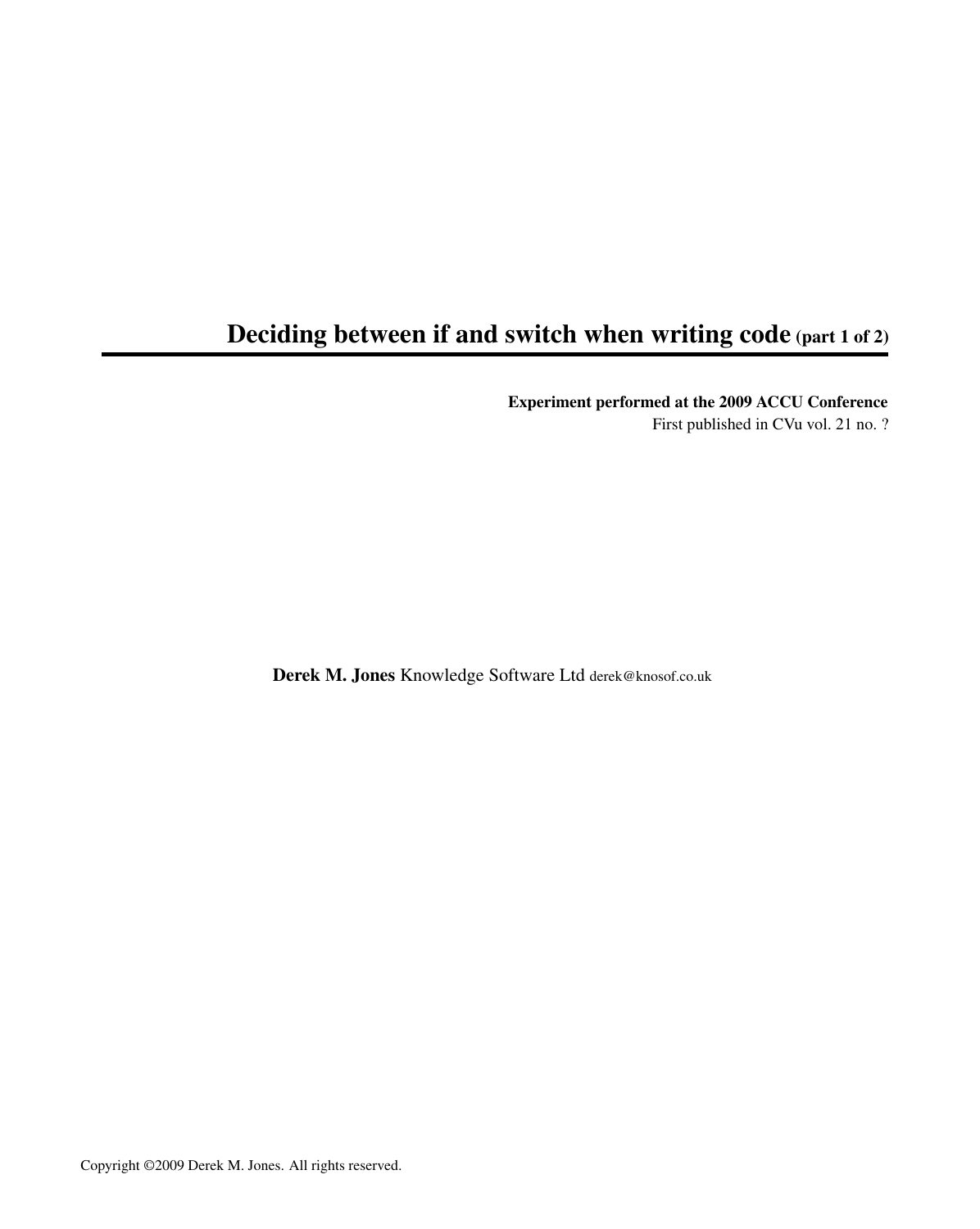# **1 Introduction**

When writing software a common requirement is for the execution of some sequence of statements to depend on a variable having a particular value. Programming languages provide various constructs to support this requirement, e.g., the if-statement (which often supports checking against a single value) and the switchstatement (which supports the checking against a set of values). Measurements show that approximately every fifth statement is a selection statement.

This article investigates the possible factors that influence developers in their choice of selection statement, i.e., when deciding whether to use an if-statement or a switch-statement to implement some desired functionality. Two sources of data are analysed: measurements of existing code and the results of an experiment carried out at the 2009 ACCU conferences.

This article has two parts, the first (this one) discusses measurements of **if** and **switch** statement usage in C source code, looking for differences in usage patterns; while a second one analyses the results of an experiment that asked subjects to write code whose behavior depended on a variable that could take multiple values.

Language support for a switch-statement is unnecessary in the sense that it is always possible to write a sequence of if-statements that achieves the same effect. Reasons for supporting a switch-statement include ease of compiler optimizations<sup>[5]</sup> (i.e., for two equivalent sets of selection statements significantly less compiler implementation effort is needed to generate good quality code) and the belief that use of the **switch** form requires less developer effort and in some circumstances is less error prone.

As an example the following code (referred to as an *if-else-if* sequence, the expression appearing between parenthesis is the *controlling expression* and var is the *tested-expression*) where C\_1 and C\_2 are compile time constants:

```
1 if (var == C_1)
2 stmt_seq_1;
3 else if (var == C_2)
4 stmt_seq_2;
```
could be written as (provided none of the blocks in the above sequence contained a **break** statement; an **else** appearing in the second if-statement would be mapped to a **default**):

```
1 switch (var)
2 {
3 case C_1: stmt_seq_1;
4 break;
5
6 case C_2: stmt_seq_2;
7 break;
8 }
```
Common constraints on the use of the switch-statements include: the value must be known at translation time and that the value be representable as an integer type. Languages that do not have one or more of these constraints include PERL (using the Switch module) where the value need not be constant and can have any type for which equality is defined, and C# supports the use of string literals in case-labels.

Here we will limit ourselves to the situation where case-label values must be constant and representable in an integer type. Languages that have these constraints include Java,  $C$  and  $C^+$ .

# **2 Application, algorithmic and evolutionary factors**

The runtime execution decision represented by an **if** and **switch** statement is a consequence of an application or algorithmic requirement. An example of an application requirement is the handling of user input generated by the selection of an item from a list of options displayed by a program. An example of an algorithmic requirement is checking whether a value is within the bounds supported by the algorithm.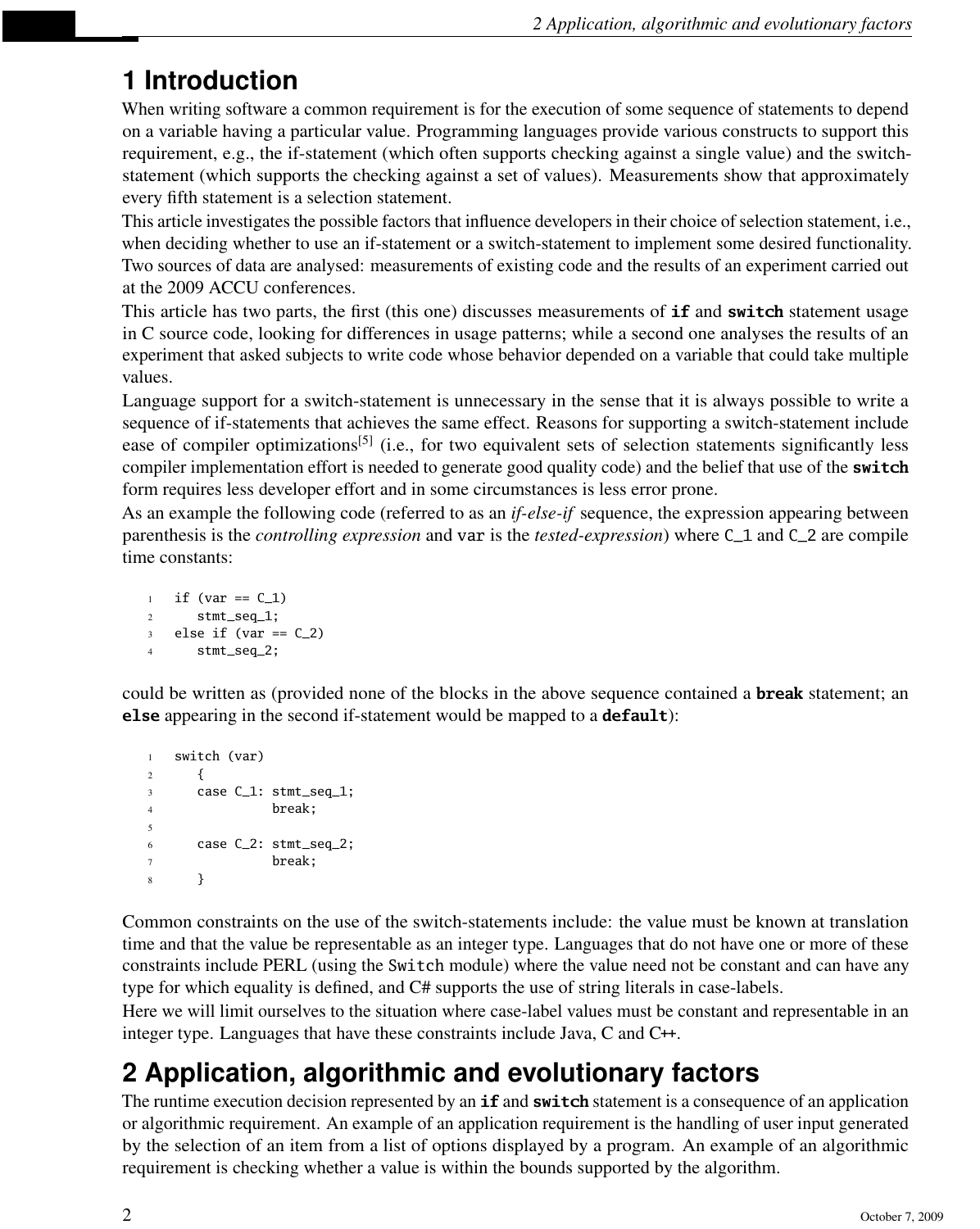Almost no information is available on the break down between application and algorithmic requirements. Work on the Model C Implementation provides one data point for the break-down of applications vs. algorithmic if-statement usage. Every if-statement was tagged as being either as an application requirement (i.e., a requirement specified in the C Standard) or an algorithmic requirement.<sup>[2]</sup> Of the 4,329 if-statements (excluding the contents of the support library directories) 54.3% were tagged as applications requirements. This implementation differed from most compilers in that it performed no optimizations and so is likely to underestimate the percentage of if-statements attributable to algorithmic requirements. No break down by controlling expressions involving equality tests against constants was reported.

At a particular point in the code factors such as the number of conditionally executed statement sequences, the number and kind of values tested and the amount of code that depends on the decision made are likely to be outside the immediate control of the developer writing the code. The developer simply gets to decide how to write the code.

As it is being written code evolves and code that is part of an application that is used often evolves over a longer period than it took to originally write. The factors driving a developer's decision making process may be different between initial development and maintenance. During initially development a switch-statement might be chosen if the author anticipates that the code will soon be updated to include additional sequences of conditionally executed statements. During maintenance statements will be added and removed and the remaining code may be left untouched or effect the kind of code that is added. For instance, when extra if-statements are added to an existing if-else-if sequence does is the combined code refactored as a switch-statement, or when case-labeled statements are removed from a switch-statement is the code rewritten as an if-else-if sequence?

Some coding guidelines recommend that **default** and **else** always be used, the intent being to catch unanticipated out-of-bounds conditions.

### **2.1 Factors influencing developer choice**

The following list are some of the factors that might influence a developer's decision on whether to use an **if** or **switch** statement:

- Cognitive biases. Does a developer carry out enough analysis before writing code to have a reasonable idea of what is involved, then using this information to decide which selection statement is most appropriate, or does a developer use fast and frugal heuristics<sup>[1]</sup> or is the choice more stream of consciousness driven? Specific possibilities include:
	- laziness, such as not investing the effort needed to accurately estimate the likely structure of the code being written or the perceived physical effort needed to write the code, e.g., amount of typing.
	- unwillingness to change a course of action that has been embarked upon (i.e., a developer starts using an if-statement, because that is the common case, and continues to use it after discovering that multiple tests are involved).
	- the current frame of mind. This might result in one kind of statement being used because it is written immediately after having written the same kind of statement, i.e., an if-statement will be preferred after another if-statement and a switch-statement preferred after or within a switch-statement.
	- existing practices on the use of selection statements, i.e., what is commonly seen in source. For instance, while it is not incorrect to use a switch-statement where a single if-statement would suffice, based on existing practice such usage might be considered *unnatural* by developers. The opposite situation where a series of if-else-if-statements are used where a switch-statement could have been used is perhaps not viewed with the same degree of surprise.
- Developer expectations on the number of conditional arms expected to occur in the final code. Perhaps the probability of switch-statement being preferred increases as the number of arms expected increases.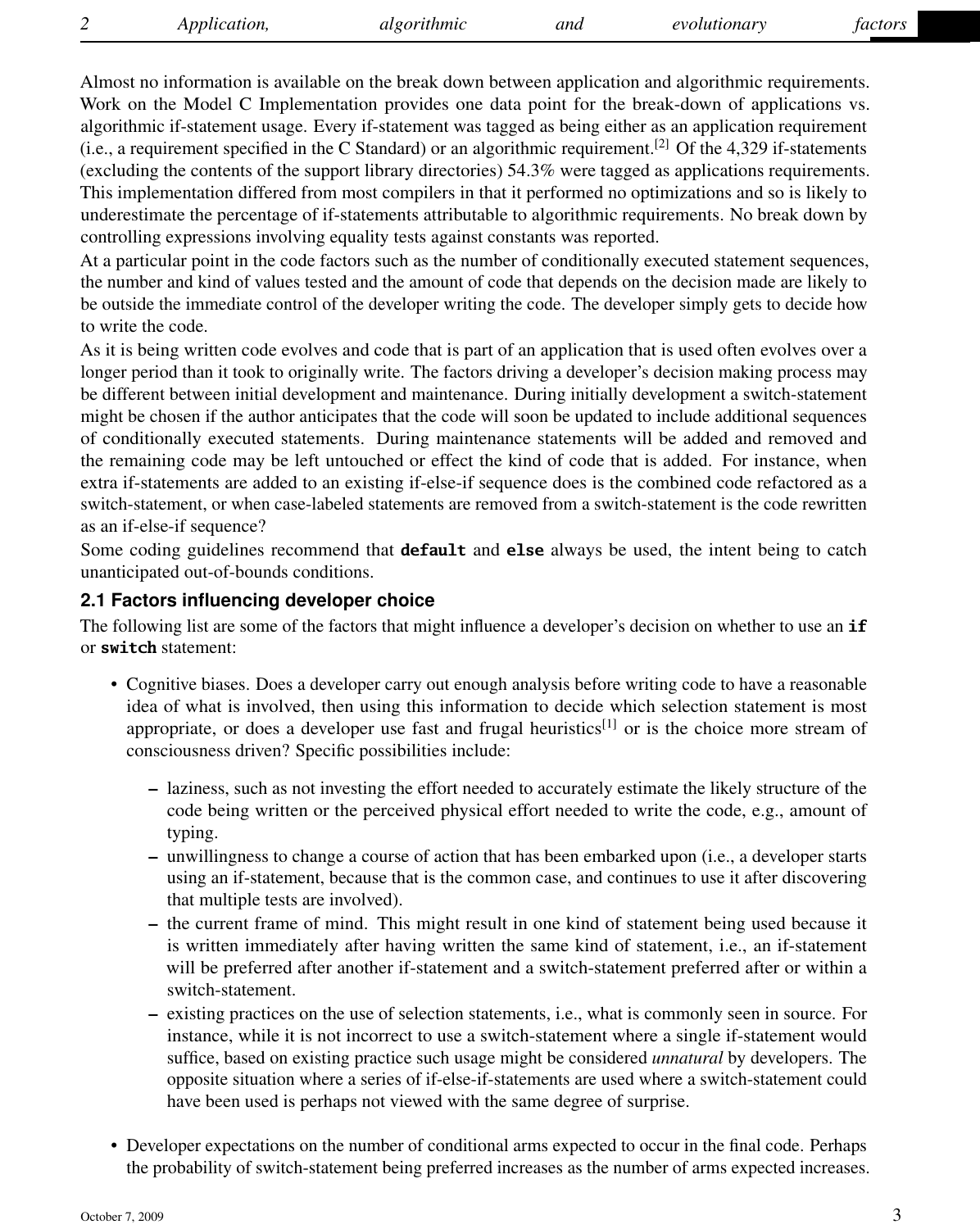- Developer are often driven by a desire to write efficient code and they have beliefs about whether a compiler is likely to generate higher quality code for one construct compared to another. The perceived runtime overhead of the expression being compared against may cause an increase in the probability of a switch-statement being preferred as this perceived overhead increases.
- Developer expectations on the number of different values that are likely to be compared against within the controlling expression of each conditional arm (e.g., three comparisons are needed for an arm that is executed if its tested-expression equals 4, 5 or 6). Perhaps the probability of switch-statement being preferred increases as the number of comparisons that are expected to be made increases.
- Developer expectations on the number of statements likely to be present in the conditionally executed arms.

## **3 Analysis of existing source**

Measurements of **if** and **switch** statement usage in existing source can provide evidence about whether certain factors are likely to influence developer choice. This subsection discusses measurements of various kinds of **if** and **switch** statement usage in the visible form of a number of large C programs (e.g., gcc, idsoftware, linux, netscape, openafs, openMotif and postgresql).

The primary tool used to make these measurements was Coccinelle.<sup>[4]</sup> This tool converts the visible form of C source to an abstract syntax tree and provides a mechanism to specify patterns that match against this representation. The following is an extract from a pattern that matches a sequence of if-else-if statements, storing information on the position (line and column) of various constructs; other parts of this pattern write out the matched expressions E\_1 and E\_2 and their locations.

```
1 expression E_1, E_2;
2 statement S_1, S_2, S_3;
3 position p_1, p_2, p_3, p_4;
4 @@
5 if@p_1 (E_1)
6 S_1
7 else@p_3 if@p_2 (E_2)
8 S_2@p_4
9 else
10 S 3
```
Conditional preprocessing directives, e.g., **#if**/**#endif**, are a significant source of problems for tools attempting to parse the visible source. Coccinelle is able to parse source containing these directives provided the conditional arms contain complete statements, declarations or expressions (measurements have shown this to be the majority of instances<sup>[3]</sup>). The version of Coccinelle used  $(0.1.10)$  internally handles conditional compilation directives in a way that causes some patterns to ignore selection statements containing such directives. The patterns used to measure statement counts (see Figure [.4\)](#page-11-0) are the only ones known to be affected by this behavior.

### **3.1 if-statement characteristics**

This subsection describes the process used to extract information about if-statement sequences that could be mapped to an equivalent switch-statement.

### *3.1.1 Constants*

Most of the usage patterns being searched for require the controlling expression to contain one or more equality tests against a constant value. Symbolic names are often used to denote constant values in the visible source, these symbolic names might be defined as macros or enumeration constants. Macro names do not usually contain lower-case letters<sup>[3]</sup> and Coccinelle has the ability to treat identifiers that don't contain any lower-case letters as having a constant value.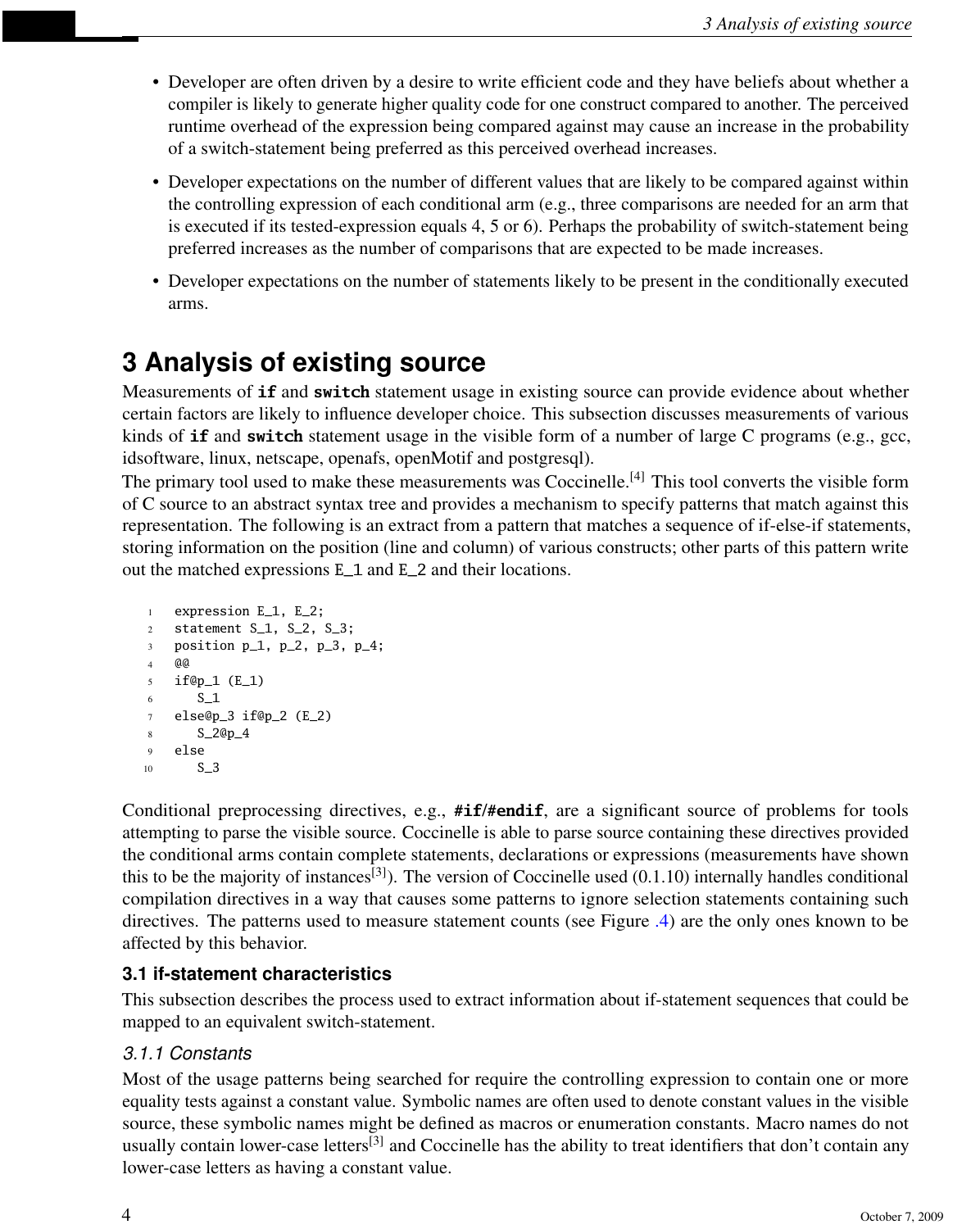To validate the accuracy of constant detection two sets of Coccinelle patterns were written, one requiring that at least one operand be a constant and the other having no such requirement. Comparing the output of the constant and non-constant pattern (7,727 non-constant occurrences for if-else-if and 2,742 occurrences for if-if), the constant pattern matched 77% (if-else-if) and 82% (if-if) of all possible matches. A manual check of the non-constant cases showed that while some were constant, but not treated as such because their name included lower-case letters, the number was sufficiently small that they could be ignored.

NULL usually denotes the null pointer constant, which is not a valid value in a case-label. Any if-statement sequence whose tested-expression was compared against this symbolic value was excluded from these measurements. In practice if-statement sequences containing this constant generally only occurred for sequences that involved a single tested-expression, see Figure [.2.](#page-9-0)

### *3.1.2 Partial sequences*

An if-else-if sequence may contain within it a subsequence that has the characteristics required for it to be mappable to a switch-statement. For instance in the following:

```
1 if (var == C_1)
2 stmt_seq_1;
3 else if (var == C_2)
4 stmt_seq_2;
5 else if (expr_1 != non_constant)
6 stmt_seq_3;
```
the first two controlling expressions have the desired characteristics, but the third does not. Could this sequence be reordered so that the two expressions with the desired characteristics appeared last and so could be mapped to a switch-statement? Answering this question for most if-else-if sequences requires resources not available on this project and such subsequences were not included in the measurements reported here. Only those if-else-if sequences whose controlling expressions all have the desired characteristics or those where the appropriate controlling expressions occurred last were included in the measurements reported here. An if-if sequence differs from an if-else-if sequence in that replacing one of its subsequences by a switchstatement will not effect the control flow of any if-statements that appear immediately before or after it. The right plot of Figure [.1](#page-6-0) includes any mappable if-if subsequence, while the left plot does not count an if-if sequence if it is immediately preceded or followed by a non-mappable if-statement.

### *3.1.3 if-else-if sequences*

The process used to extract if-else-if sequences that are mappable to a switch-statement was as follows:

1. The controlling expressions in all if-else-if sequences were extracted. For instance, the three expressions expr\_1, expr\_2 and expr\_3 would be extracted from the following code:

```
1 if (expr_1)
2 stmt_seq_1;
3 else
4 if (expr_2)
5 stmt_seq_2;
6 else
7 \quad \text{if (expr_3)}8 stmt_seq_3;
```
2. Those controlling expressions in each sequence that all had one of the forms: equality test against a constant, a series of such equality tests combined using the logical-OR operator or a *between* operation implemented using relational operators and the logical-AND operator (combinations such as the constant appearing on the left-hand side and other ways of expressing *between* were checked for) were extracted. These expressions map to case-labels as follows: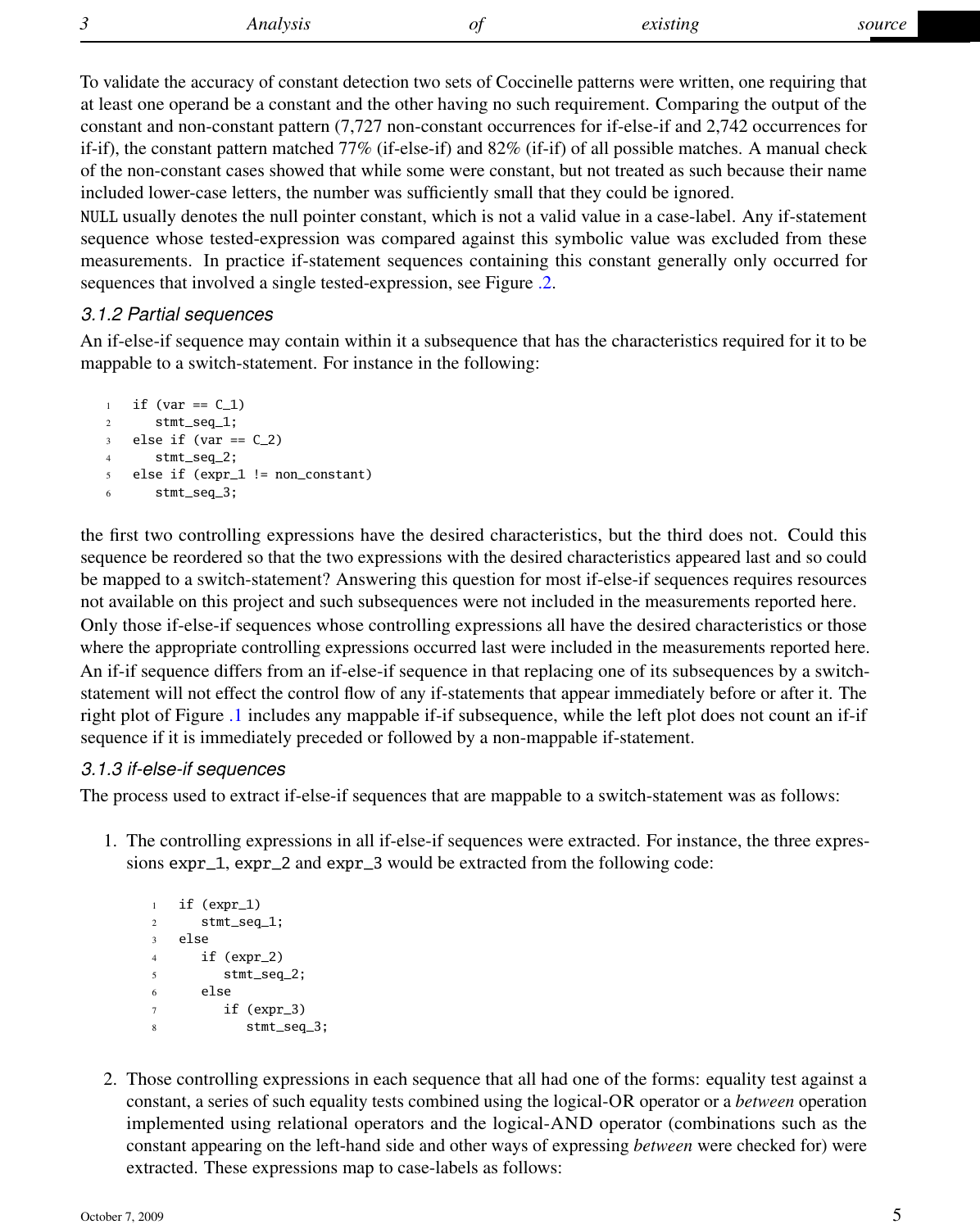```
expr == constant \Rightarrow case constant:
expr == constant_1 || expr == constant_2 \Rightarrow case constant_1:
                                            case_constant_2:
expr >= min_const && expr <= max_const \Rightarrow case min_const:
                                             case ...
                                             case max_const:
```
where expr's token sequence is identical in every expression within the sequence (e.g., the expressions x+y and y+x were considered to be different).???

Testing whether an expression having an unsigned type is less than some small constant is effectively a between operation. There was not sufficient time to measure this usage.

#### *3.1.4 if-if sequences*

A sequence of if-statements of the form (referred to as an *if-if* sequence here):

```
1 if (x == 1)2 stmt_1;
3 \text{ if } (x == 2)4 stmt_2;
```
is equivalent to:

```
1 if (x == 1)2 stmt_1;
3 else if (x == 2)4 stmt_2;
```
if the value of x is not changed by the execution of stmt\_1, or the last statement of stmt\_1 is a **return** statement.

This equivalence also holds when any statements appearing between the two if-statements can be moved to before or after the sequence without changing the external behavior of the program. An optimistic search (the simplifying assumptions made are likely to overestimate the number of occurrences) for if-statements separated by short sequences of unrelated statements found a small number of possible instances. The number found is sufficiently small that it can be ignored without significantly effecting the results.

It was not practical to fully analyse the consequences of executing stmt\_1 to deduce whether it resulted in the value of x being modified. The number of occurrences of if-if sequences based on the following three levels of analysis measured, see Figure [.1:](#page-6-0)

- 1. assuming that stmt\_1 does not modify the value of x.
- 2. detecting some of those operations that could result in the value of x being modified (e.g., assignment, having its address taken, pre/post increment); any called functions were not analysed to deduce their effect on x.
- 3. treating any occurrence of x in stmt\_1 as a modification of its value.

The compound statement associated with the first if-statement of an otherwise mappable sequence ended with a **break** statement in 1% of occurrences. The percentage of **return** statements appearing in this context was 5% for if-else-if sequences and 36% for if-if.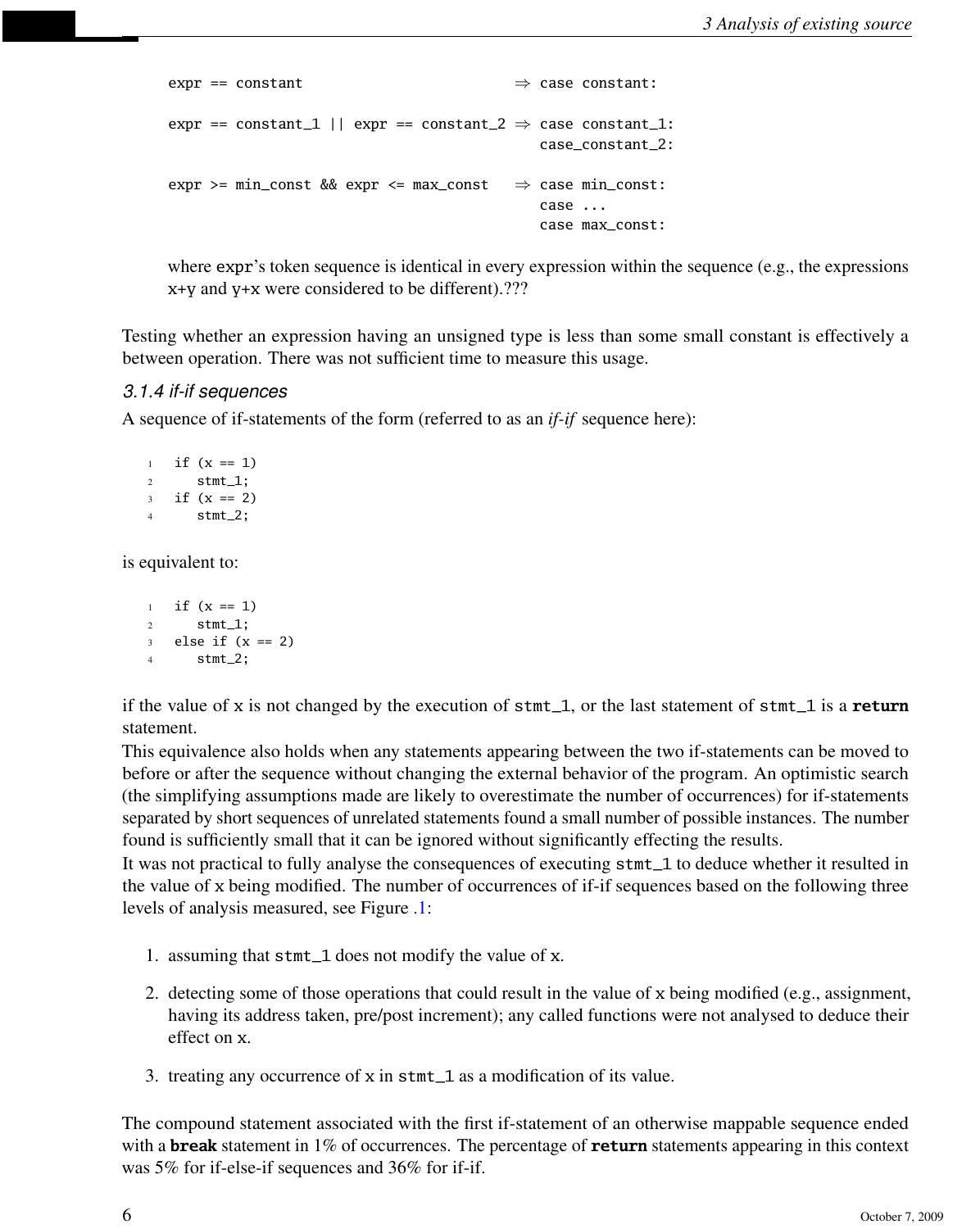

<span id="page-6-0"></span>Figure .1: Number of if-if sequences of a given length at three levels of analysis. The left plot only includes those if-if sequences where all of the if-statements are mappable to a switch-statement. The right plot includes any if-if sequences that is a subsequence of a longer, mappable, if-if sequence. In the case of a two if-statement if-if sequence, taking the *no checking* measurements as representing 100%, the percentage of uses where the block associated with the first if-statement does not contain any of the (checked) operations that modify the tested-expression is 75%/84% (left plot/right plot); the percentage of such sequences where the first block does not contain an instance of the tested-expression is 65%/75%.

#### **3.2 switch-statement characteristics**

The following is an example of the structure of Coccinelle patterns used to extract information on switchstatement usage (a separate pattern matched code where the last case-labels in a switch-statement were not followed in a jump-statement):

```
1 expression E_1, E_2;
2 position p_1, p_2, p_3;
3 @@
4 switch (E_1)@p_1
5 {
6 case ...:@p_2
7 ...
8 (
9 break;@p_3
10 |
11 continue;@p_3
12 \quad |13 return;@p_3
14 |
15 return E_2;@p_3
16 )
17 }
```
This pattern matches any sequence of code, within a switch-statement, that starts with a case-label and ends with a **break**, **continue** or **return** statement.

Any case-labeled statements that *fall through* to the following case-labeled statement are treated as-if they consisted of the statements associated with the fallen-into case-labels. Falling through to another sequence of statements is sufficiently rare that its effect on these measurements can be ignored.

#### **3.3 default and final else**

Use of **default** in a switch-statement is equivalent to a final **else** in an if-else-if sequence and the two constructs should be counted in the same way.

A default-label is sometimes prefixed to the same statement sequence as one or more case-labels; in the source benchmarks measured for this paper 5.7% of all **default**s were so prefixed.<sup>[3]</sup> This usage can occur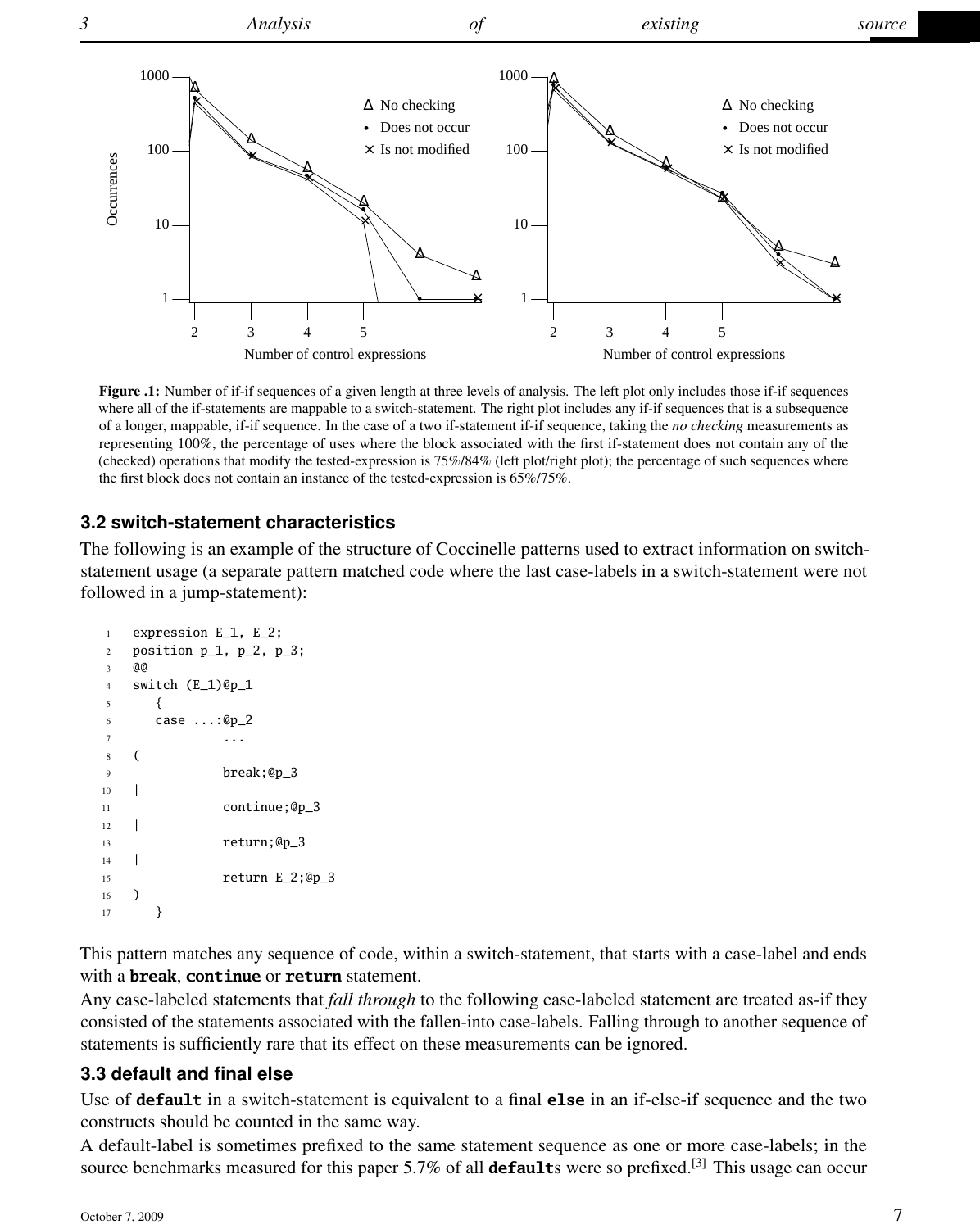through code evolution or a desire to explicitly map every named requirement in a specification to source code (this is sometimes handled via a comment). An example of this usage is:

```
1 case MEM_FAIL:
2 case DISC_FAIL:
3 default: return ERR_CODE;
```
The nearest if-else-if sequence equivalent to the above code would be for the final controlling expression to perform equality tests on the case-label values and for the statement sequence in both of the conditional arms it controls to be the same. There are 25 instances where both arms of the final if-statement in a if-else contain the same statement sequence; a small number that has no significant effect on the measurement results.

## **3.4 Threats to validity**

It is inevitable that the way in which selection statements are used will vary and some method of calculating the likely variation is needed if measurements of different constructs are to be compared in a meaningful way. For some of the measurements it was not possible to derive any statistically model and so no statistically meaningful comparisons can be made about the results obtained for those constructs.

Developers may make different decisions when writing new code compared to when modifying existing code. The C source measured for this study has been actively worked on for many years and during this time its selection statements are likely to have evolved. It is not possible to separate out any differences in this decision process for the measurements reported here (the experiment described in part 2 asked developers to write new code).

The only source code measured was written in C. To what extent is it possible to claim that the findings apply to code written in other languages? While there are no obvious reasons why the usage patterns found in C should not also occur in other languages, there is no reason why they should. Measurements of source written in other languages would help put this issue to rest.

The following are characteristics of the tool used, Coccinelle, and the patterns used that might be affected by these characteristics, i.e., the measurements might not be as accurate as expected:

- the patterns used to measure selection statement arm length only counted statements, i.e., they did not include support for the presence of declarations, consequently any selection statement containing declarations in its conditional arm was not counted. It is known that approximately 10% of locally defined objects are defined in nested scopes,[3] but the distribution of these definitions (i.e., whether the probability of them occurring increases as the number of statements in a block increases) is not known.
- the release of Coccinelle used (0.1.10) did not always match constructs containing conditional preprocessor directives. This effects the measurement of the number of statements contained within selection statements, resulting in those containing such directives being ignored.

# **4 Results**

The measured source contains 29 times as many if-statements as switch-statements. Of the 384,749 ifstatements measured 9.6% are contained within an if-else-if sequence and 15.9% of these sequences are mappable to a switch-statement. The corresponding values for the if-if sequence are 29.4% and 2.5% respectively.

There were 13,152 switch-statements measured and these contained a total of 63,395 **case** labels. A **default** label appeared in 49% of switch-statements.

While the percentage of all if-statements that include an **else** arm is 22%, the percentage of if-else-if sequences having a final **else** arm averages out at around 50% and the final if-statement in an if-if sequence contains an **else** arm in around 20% of occurrences (this percentage rapidly drops as the sequence length increases).

## **4.1 Cognitive issues**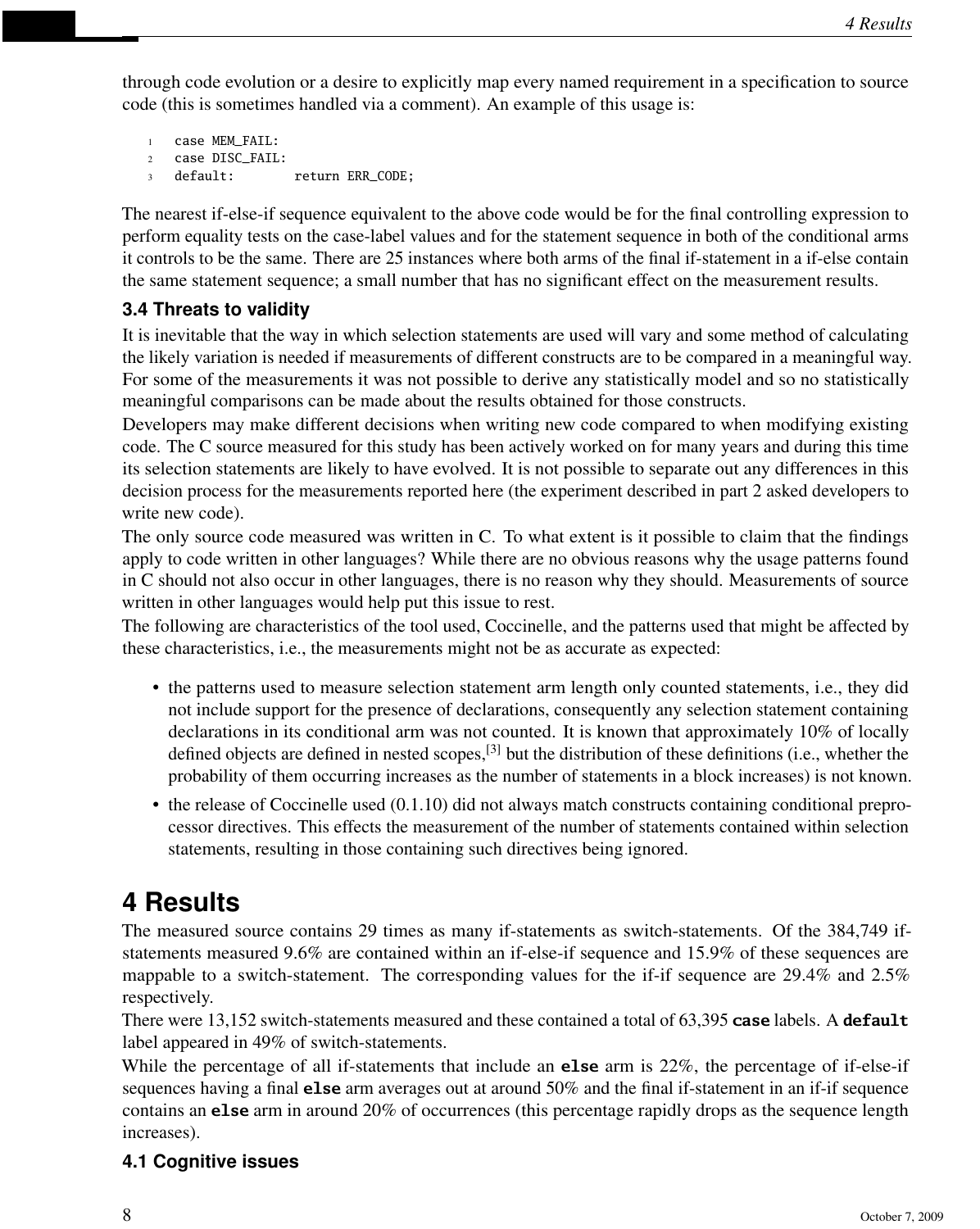## *4.1.1 Typing effort*

What is the difference in the amount of typing that needs to be done to create equivalent **if** and **switch** statements? In the following example underscores are used to denote characters that would appear in both forms of selection statement.

Comparing:

 $_1$  if (\_\_\_ == \_)  $\qquad \qquad$  else if (expr ==  $\Box$ )  $\qquad \qquad$ 

with the equivalent switch-statement:

```
1 switch (\_\_)2 {
3 case \_\_\rightleftharpoons \_\_\4 break;
5
6 case \_\_\rightleftharpoonup \_\_\7 break;
8 }
```
approximately twice as many non-whitespace characters occur in the switch-statement and depending on layout conventions there are also likely to be more than twice as many whitespace characters. The nonwhitespace character ratio only comes down on the side of the switch-statement when the a **break** is not needed, i.e., a **return** or **continue** statement terminates most of the labeled statement sequences.

### *4.1.2 Effects of local context*

When writing code to what extent does the last choice of selection statement made by a developer effect the probability that the same choice will be made next time a selection statement is written?

There was insufficient time available to perform the local context source measurements that could help provide an answer to this question.

### **4.2 Number of conditional arms in construct**

How does the number of conditional arms in an if-else-if or if-if sequence compare with the number of case-labeled statement sequences that can be jumped to in a switch-statement?

The differences between the left and right plots in Figure [.2](#page-9-0) are caused by contributions from **else** and **default**. In the case of an if-if sequence the **else** can only appear on the final if-statement and a default-label be mixed with case-labels on the same statement sequence.

In Figure [.2](#page-9-0) the solid lines are a least-squares fit of the data to an exponential function;.1 **switch** fitted over the range 3 to 11, if-else-if fitted over 1 to 7 and if-if fitted over 2 to 7 give the following respective equations (with  $x$  being the number of conditional arms; rounded to two decimal digits):

| switch $\propto e^{3.92-0.16x}$ | (.1) |
|---------------------------------|------|
|                                 |      |

if else if 
$$
\propto e^{4.96 - 0.58x}
$$
 (.2)

$$
if if \propto e^{3.97 - 0.52x} \tag{3}
$$

These measurements suggest that the use of if-statement sequences decreases at approximately a fixed rate as the length of the sequence increases, with switch-statements taking up most of the slack for sequences of three or more.

<sup>.1</sup>This data could have been fitted just as well with a power-law. Without a model describing developer behavior it is not possible to distinguish a power-law from an exponential function and the latter was used to keep out the baggage that usually accompanies the former.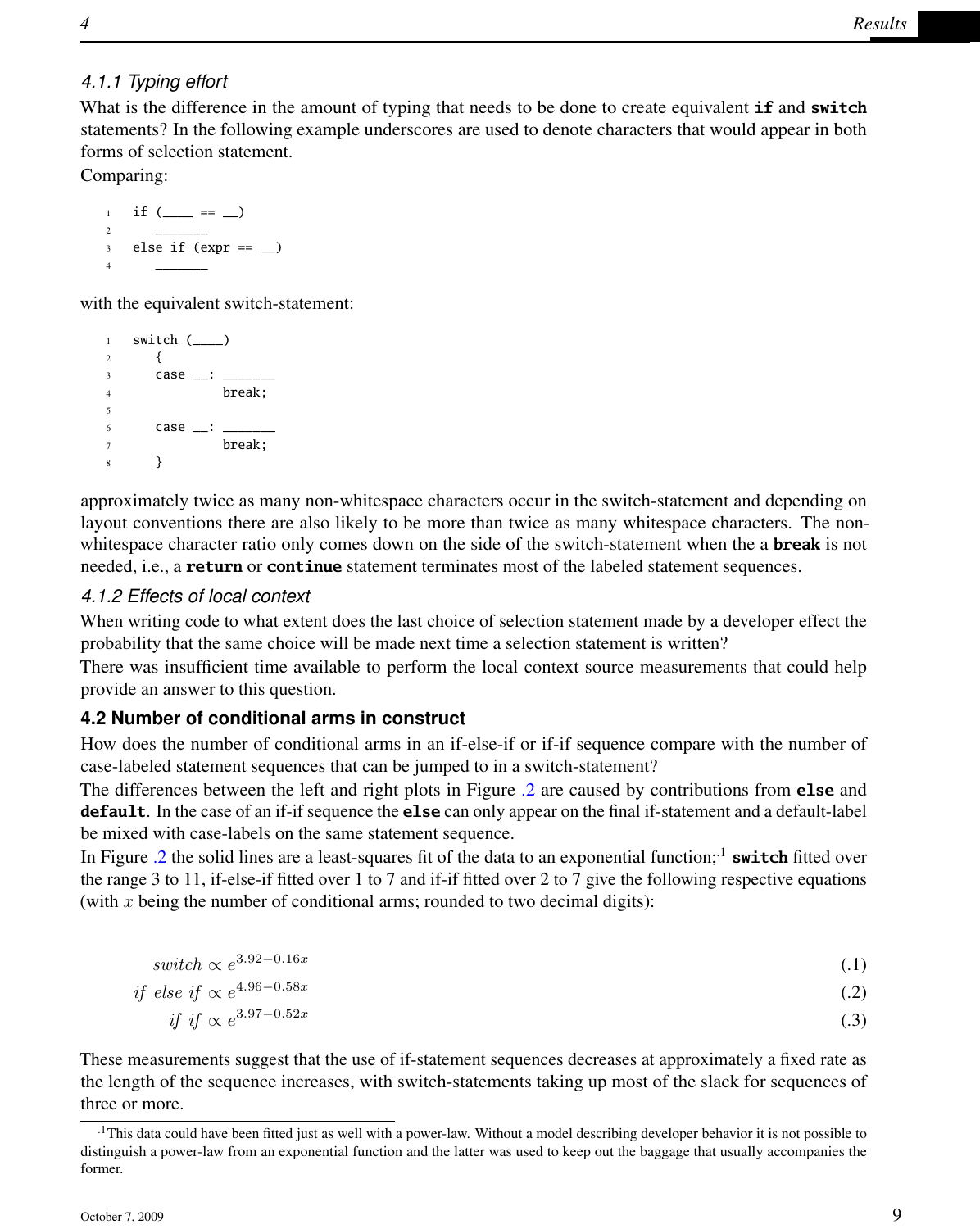

<span id="page-9-0"></span>Figure .2: The left plot is of occurrences of if-else-if, if-if (uncertainty about which sequence a single if-statement, without an else-arm, belonged to was resolved by including it in both sequences) and switch-statements having the given number of conditional arms. The right plot is the number of controlling expressions in a if-else-if and if-if sequence and the number of case-labeled statement sequences (i.e., it excludes the effect of any **default**) in a switch-statement. The solid lines are a least-squares fit of the data to an exponential function. The dotted line is a fit to the sum of all sequences having a given number of arms.

The number of conditional arms that need to be written is likely to be controlled by factors that a developers' has no influence over. The dotted line in Figure [.2](#page-9-0) is a fit of the sum of all selection statements containing a given number of conditional arms, the equation is given by:

$$
all \propto e^{4.35 - 0.22x} \tag{4}
$$

#### **4.3 Expression runtime overhead**

Function calls are generally perceived as having a high runtime overhead. Minimizing the number of function calls that need to be evaluated by the controlling expressions of a sequence of if-statements can be achieved either by assigning the result to a temporary variable that is then compared in each controlling expression or by using a switch-statement.

The percentage of all if-statement controlling expression containing a function call is 14%.[3] As Table [.1](#page-9-1) shows, the percentage of function calls in the selection statement sequences of interest in this paper is much lower. The percentage of function calls in switch-statement controlling expressions is higher than mappable if-else-if and if-if sequences. You author was not able to find a reasonable model that enabled the statistical significance of this difference to be estimated.

<span id="page-9-1"></span>Table .1: Function calls appearing in the tested-expression of a controlling expression, as a percentage of the total number of occurrences of the associated selection statement.

| Selection statement | Percentage containing function calls |
|---------------------|--------------------------------------|
| switch              | 2.30%                                |
| if-else-if          | 0.47%                                |
| if-if               | 0.88%                                |

For those expressions that do not include a function call the number of operators that need to be evaluated at runtime is one possible measure of perceived runtime overhead. Table [.2](#page-10-0) shows that approximately 90% of tested-expressions do not contain any unary or binary operators; this figure drops to 60-70% if the **->** operator is counted.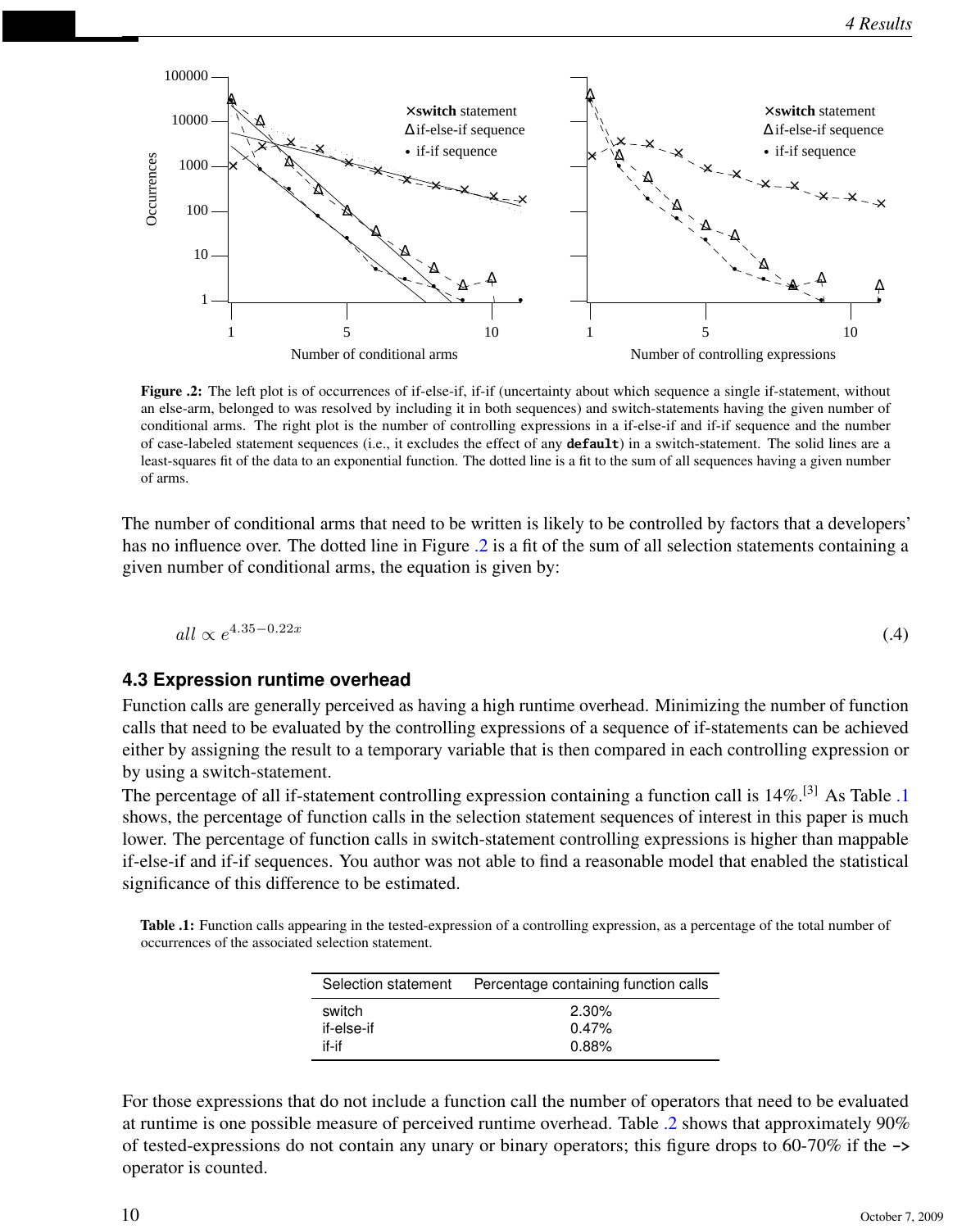

<span id="page-10-1"></span>Figure .3: Percentage of equality tests performed in the control expressions of if-else-if (97% had one) and if-if sequences (95% had one), and the number of **case** labels appearing together on the same statement (88% had one; any **default** label was not counted). Error bars are for a binomial distribution.

The extent to which developers regard **->** as an operator that can have a non-trivial runtime overhead, compared to other object access expressions is not known.

<span id="page-10-0"></span>Table .2: The percentage of tested-expressions containing the given number of operators listed selection statement (all binary operators and unary excluding **sizeof** and casts). The second number in each column includes the **->** operator in the total.

| Selection statement |           |           | 2       |
|---------------------|-----------|-----------|---------|
| switch              | 89.3/59.7 | 8.7/35.1  | 1.9/4.5 |
| if-else-if          | 89.8/67.3 | 9.3/29.9  | 0.9/2.7 |
| if-if               | 85.9/70.8 | 13.5/26.2 | 0.5/3.0 |

It is tempting to observe that the number of operators in switch-statement and if-else-if sequence controlling expressions is very similar when the **->** operator is excluded, but that when this operator is counted the most similar pairing is if-else-if and if-if. However, without a model of behavior it is not possible to say anything statistically significant.

#### **4.4 Number of equality tests controlling conditional arms**

A controlling expression may map to multiple case-labels. For instance, each equality test in an expression containing one or more logical-OR operators is mapped to a separate case-label and a *between operation* implemented using a logical-AND operator and relational operators to compare against values within a range is mapped to the corresponding range of case-labels.

Take as an example the controlling expressions present in an if-if sequence. If each controlling expression is independent of the others, then the probability of two equality tests, for instance, occurring in any of these expressions is constant and thus given a large sample the distribution of two equality tests has a binomial distribution. The same argument can be applied to other numbers of equality tests and other kinds of sequence.

For each measurement point in Figure [.3](#page-10-1) the associated error bars span the square-root of the variance of that point (assuming a binomial distribution, for a normal distribution the length of this span is known as the standard deviation). The error bars overlap suggesting that the apparent difference in percentage of equality tests in each kind of sequence is not statistically significant.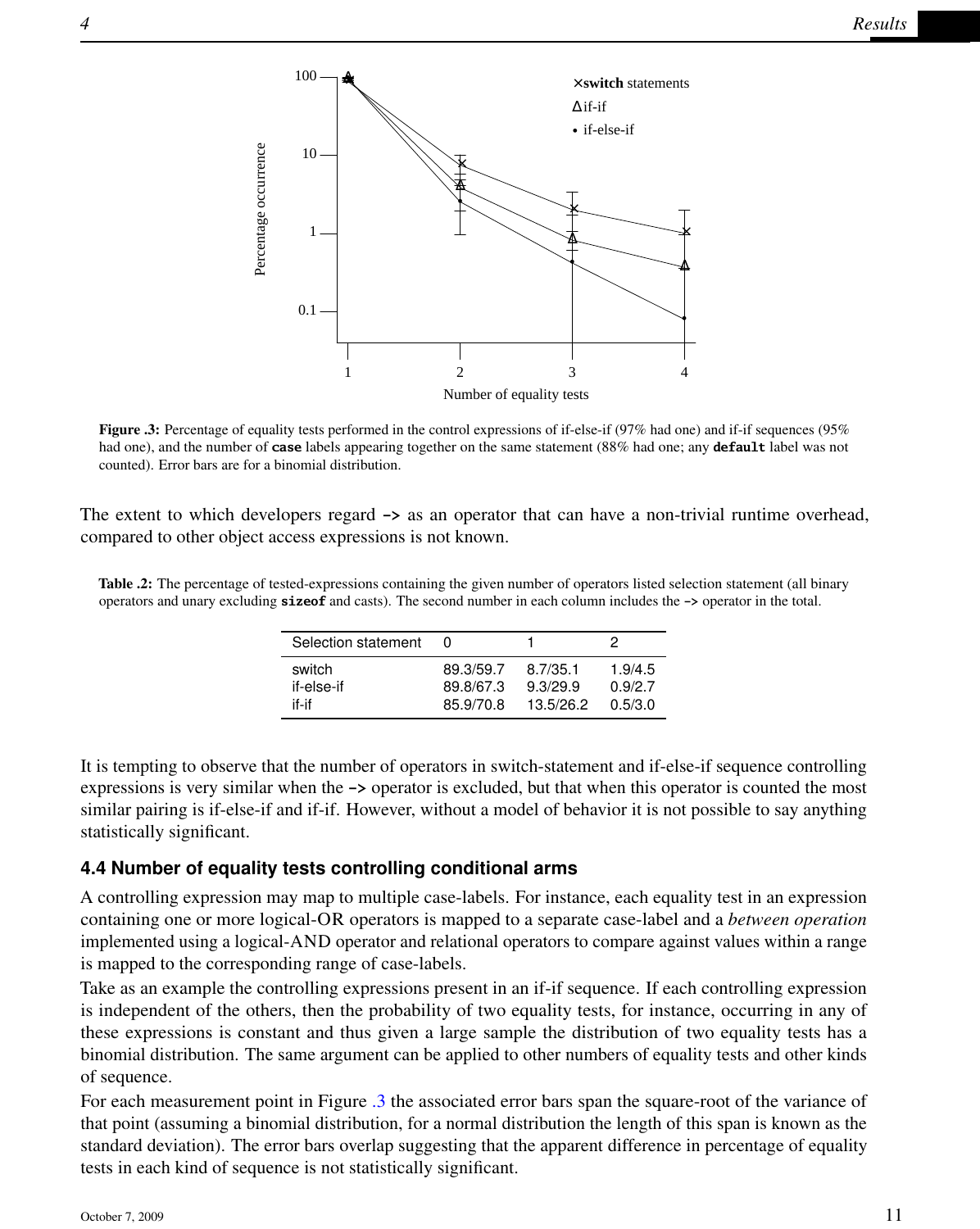

<span id="page-11-0"></span>Figure .4: Two methods of measuring the *length* of a conditionally executed arm are plotted. The left plot is based on the difference in visible source line number between consecutive **if** tokens in an if-else-if and if-if sequence, and between a **case** token and the **break**, **return** or **continue** that terminates that arm. The right plot is based on the number of *top-level* statements, that is statements contained within any nested block are not counted. Sequences containing more than five statements were not counted, resulting an overestimation of the actual percentage of shorter sequences.

### **4.5 Number of statements in conditional arm**

How much code appears in the conditional arms of if-else-if, if-if sequences and case-labeled statement sequences?

Most of the Coccinelle patterns output line number information. This information can be used to calculate the difference in visible source lines between adjacent if-statement controlling expressions and between the last **case** labeling a given statement sequence and the final statement that caused the flow of control to leave the switch-statement. Those line number difference measurements appears in the left plot of Figure [.4.](#page-11-0)

An example of line number difference is provided by the first if-else-if code fragment given in the introduction, where the difference between controlling expressions is 2; the distances in the first switch-statement example are both 1.

Because of the variety of different ways in which if-else-if, if-if and case-labeled statements can be visually laid out, line number differences may not be a consistent measure of the quantity of code present in the various language constructs.

The right plot of Figure [.4](#page-11-0) is based on counting statements. The Coccinelle patterns used did not count statements within nested blocks. This means, for instance, that a for-loop was counted as a single statement and any statements nested within its associated block did not contribute towards the total statement count.

The patterns used counted code containing a maximum of five statements and consumed over a day of cpu time; it was felt that measuring more statements was unlikely to change the pattern of usage seen in Figure [.4.](#page-11-0) It is estimated that had longer sequences been counted the actual percentage of shorter sequences would have been around 20% lower..

Within a case-labeled statement sequence any terminating **break** statement is not included in the total statement count for that sequence. However, if the sequence is terminated by a **return** statement this statement is counted towards the total statement count for the sequence.

The two plots in Figure [.4](#page-11-0) suggest that if-else-if, if-if and case-labeled arms are very similar both in the visual number of lines and the number of top-level statements they contain.

# **5 Discussion**

Some of the measured characteristics where a notable difference was seen between **if** and **switch** statement usage include: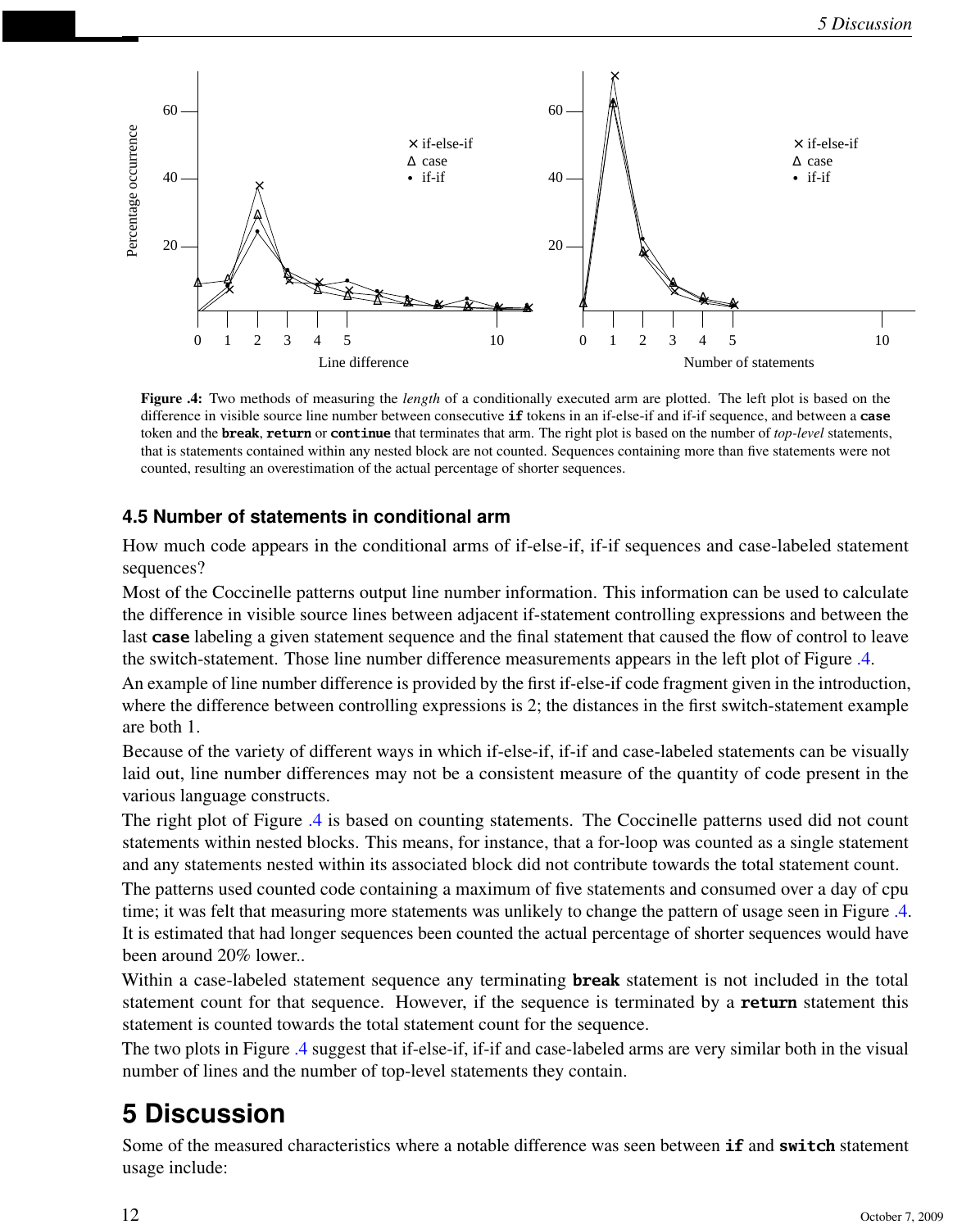- Figure [.2](#page-9-0) suggests the number of conditional arms in the construct and/or the number of controlling expressions/case-labeled statement sequences have a large effect on the likelihood of a particular kind of selection statement being used. It is not possible to separate out the relative contributions of the number of controlling expressions and number of conditionally executed arms with the data available.
- the use of function calls in the tested-expression, see Table [.1.](#page-9-1)

The characteristics that appear to have the largest effect on selection statement usage are the number of conditional arms in the construct and/or the number of controlling expressions/case-labeled statement sequences. The second part of this paper describes an experiment that asked subjects to write code based on specifications that involved different numbers of control expressions.

## **6 Further reading**

A good introduction, at an undergraduate level, to the various algorithms people are thought to use when making decisions is provided by: "The Adaptive Decision Maker" by John W. Payne, James R. Bettman and Eric J. Bettman, published by Cambridge University Press; ISBN 0-521-42526-3.

## **7 Acknowledgements**

The author wishes to thank everybody who volunteered their time to take part in the experiments and ACCU for making a slot available, in which to run the experiment.

Thanks to Julia Lawall for suggestions for improving the Coccinelle patterns used and responding very promptly to bug reports; also thank to Yoann Padioleau for support using Coccinelle.